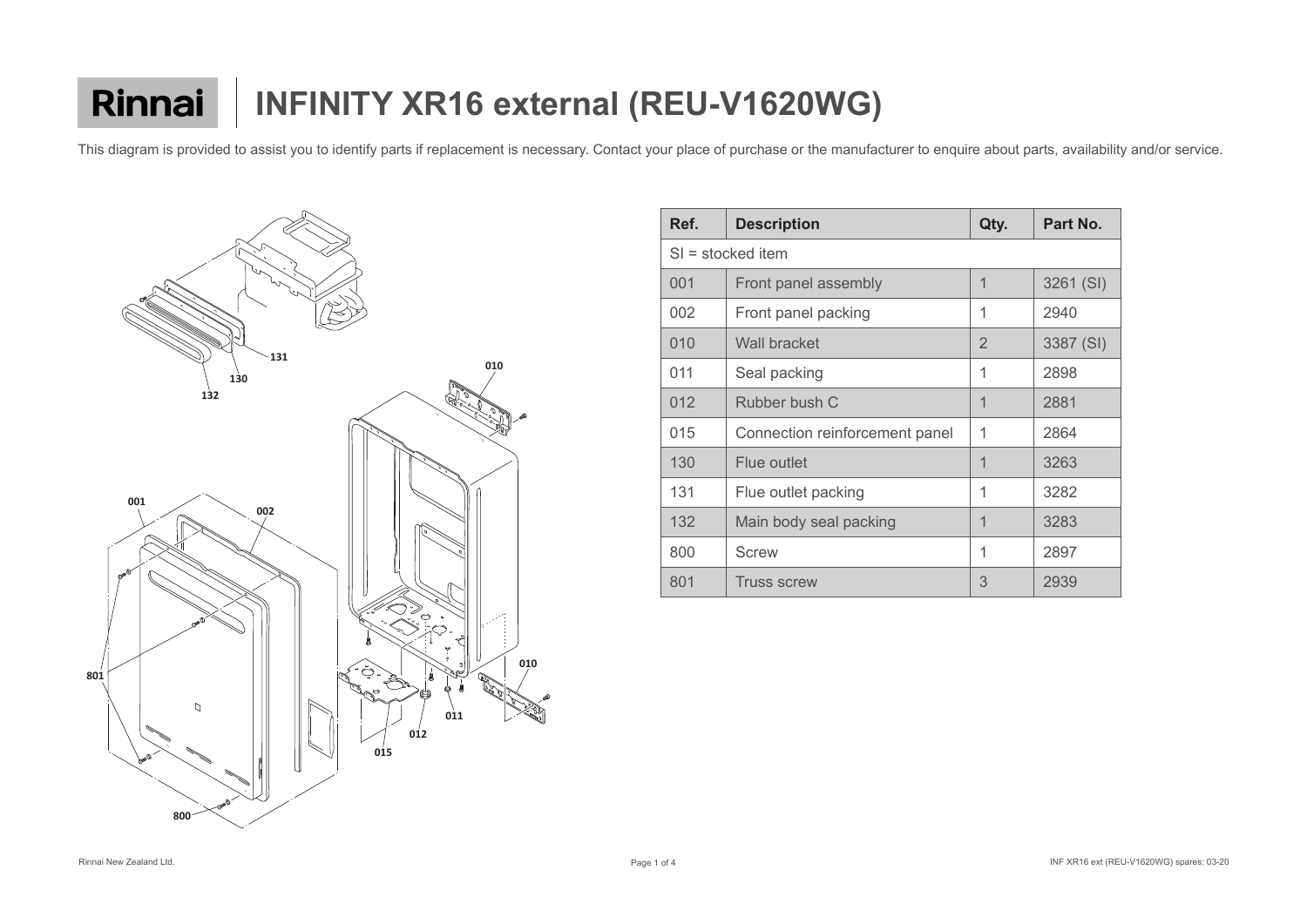

| Ref.                     | <b>Description</b>                   | Qty.           | Part No.  |
|--------------------------|--------------------------------------|----------------|-----------|
|                          | $SI =$ stocked item                  |                |           |
| 103                      | Manifold assembly A LPG              | $\mathbf{1}$   | 4885 (SI) |
| 103                      | Manifold assembly E NG               | 1              | 4886 (SI) |
| 104                      | Manifold packing top                 | $\overline{1}$ | 3273      |
| 105                      | Manifold packing lower               | 1              | 5788      |
| 106                      | <b>Burner case front</b>             | $\overline{1}$ | 3266      |
| 107                      | Packing                              | $\overline{1}$ | 3279      |
| 108                      | Damper A                             | $\overline{1}$ | 4889(SI)  |
| 109                      | Lean & rich burner assembly          | 14             | 2941      |
| 110                      | Burner case rear                     | 1              | 3267      |
| 111                      | <b>Combustion chamber front</b>      | 1              | 3262      |
| 112                      | Combustion chamber packing top       | $\overline{1}$ | 3280      |
| 113                      | Electrode                            | 1              | 3445 (SI) |
| 114                      | Flame rod electrode                  | $\overline{1}$ | 4916 (SI) |
| 115                      | Electrode packing                    | 1              | 3465 (SI) |
| 116                      | Electrode holder                     | 1              | 3468 (SI) |
| 117                      | Electrode sleeve                     | 1              | 3475 (SI) |
| 120                      | Heat exchanger assembly              | 1              | 4919 (SI) |
| $\overline{\phantom{a}}$ | Heat exchanger high acidity assembly | 1              | 4910 (SI) |
| 150                      | Fan motor assembly                   | $\overline{1}$ | 5782 (SI) |
| 151                      | Fan casing assembly                  | 1              | 3404 (SI) |
| 703                      | Ignitor assembly                     | $\overline{1}$ | 2886 (SI) |
| 704                      | HT lead universal                    | 1              | 3651 (SI) |
| 705                      | Ignitor fixing plate                 | $\overline{1}$ | 3249      |
| 713                      | Heater fixing plate                  | 4              | 2899      |
| 719                      | Temperature fuse fixing plate        | $\overline{2}$ | 3659 (SI) |
| 720                      | Temperature fuse fixing plate        | $\overline{2}$ | 4899 (SI) |
| 802                      | <b>Screw</b>                         | 3              | 2938      |
| 803                      | Tapping screw                        | 1              | 2896      |
| 827                      | O-ring                               | $\mathbf{1}$   | 4912 (SI) |
| 828                      | O-ring                               | 1              | 3826 (SI) |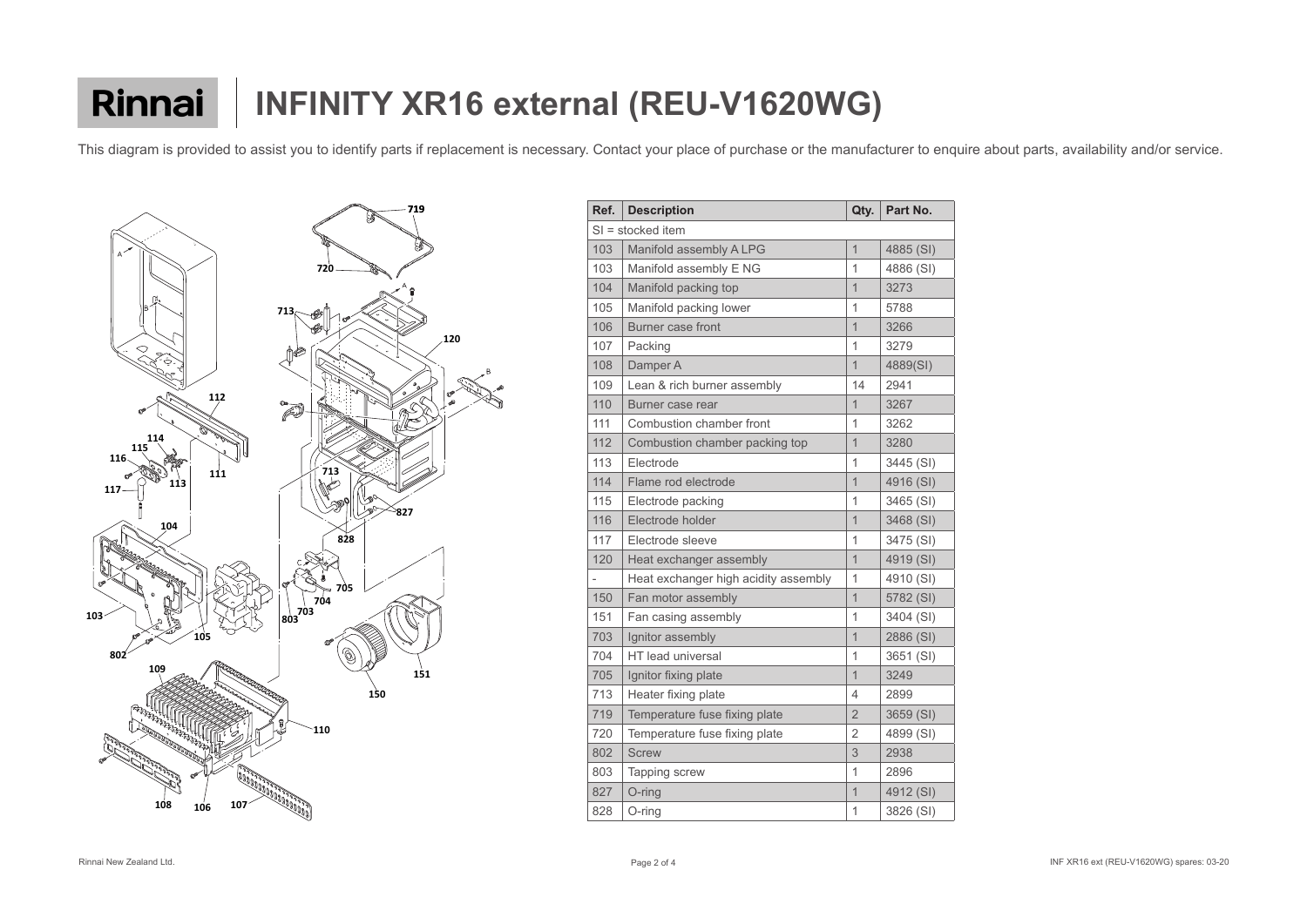

| Ref. | <b>Description</b>              | Qty.           | Part No.  |
|------|---------------------------------|----------------|-----------|
|      | SI = stocked item               |                |           |
| 013  | <b>Quick control connection</b> | $\overline{1}$ | 2877      |
| 014  | Cable seal packing              | $\overline{1}$ | 2928      |
| 100  | <b>Gas connection</b>           | $\overline{1}$ | 3074 (SI) |
| 101  | Test point screw                | $\overline{2}$ | 3564 (SI) |
| 102  | <b>Gas control</b>              | $\overline{1}$ | 5753 (SI) |
| 121  | <b>Fixing bracket</b>           | 1              | 3331 (SI) |
| 122  | <b>Fixing bracket</b>           | $\overline{1}$ | 3332 (SI) |
| 400  | Water inlet                     | $\overline{1}$ | 3210      |
| 401  | Plug band inlet                 | $\overline{1}$ | 2927 (SI) |
| 402  | Incoming water filter           | 1              | 3839 (SI) |
| 404  | <b>Balancer</b>                 | $\overline{1}$ | 3487 (SI) |
| 404a | Water turbine                   | 1              | 2850      |
| 405  | Water servo & sensor LPG        | $\overline{1}$ | 2944 (SI) |
| 405  | Water servo & sensor NG         | $\overline{1}$ | 2945 (SI) |
| 406  | Water servo cover               | $\overline{1}$ | 2871      |
| 408  | Hot water outlet                | 1              | 3214      |
| 409  | Plug band hot water             | $\overline{1}$ | 2926      |
| 410  | Pressure relief valve           | 1              | 3491 (SI) |
| 700  | PCB main assembly               | $\overline{1}$ | 3238 (SI) |
| 701  | EC cover 2-Z                    | 1              | 2872      |
| 702  | <b>PCB</b> cover                | $\overline{1}$ | 2866      |
| 706  | Surge protector                 | 1              | 4930 (SI) |
| 707  | Sub circuit board cover         | $\overline{1}$ | 2873      |
| 708  | <b>Fixing plate</b>             | 1              | 2925      |
| 804  | Thermistor stop screw           | $\mathbf 1$    | 3241      |
| 820  | O-ring                          | $\overline{2}$ | 2239 (SI) |
| 821  | Gas inlet o-ring                | $\overline{1}$ | 3837 (SI) |
| 822  | Packing                         | $\overline{2}$ | 3773 (SI) |
| 825  | O-ring                          | $\overline{1}$ | 3832 (SI) |
| 829  | O-ring                          | 1              | 1244 (SI) |
| 830  | O-ring                          | $\mathbf 1$    | 3627 (SI) |